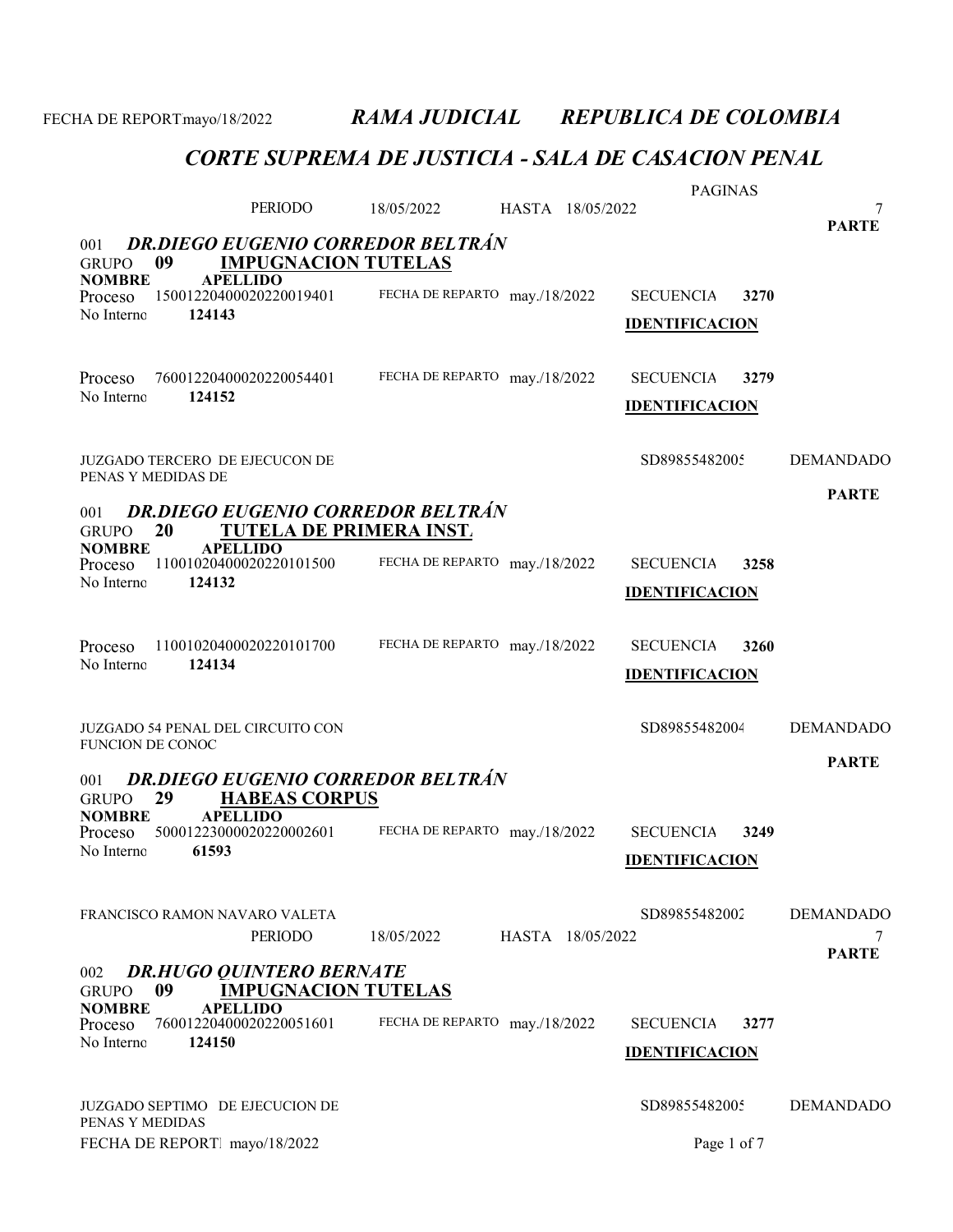| <b>DR.HUGO QUINTERO BERNATE</b><br>002                                                                                                                                                         |                                | <b>PAGINAS</b>                                    | <b>PARTE</b>                     |
|------------------------------------------------------------------------------------------------------------------------------------------------------------------------------------------------|--------------------------------|---------------------------------------------------|----------------------------------|
| 14<br><b>CASACION</b><br><b>GRUPO</b><br><b>NOMBRE</b><br><b>APELLIDO</b><br>68001310700120100019501<br>Proceso<br>61592<br>No Interno                                                         | FECHA DE REPARTO may./18/2022  | <b>SECUENCIA</b><br>3248<br><b>IDENTIFICACION</b> |                                  |
| <b>JONETH GELVEZ GALVAN</b><br><b>DR.HUGO QUINTERO BERNATE</b><br>002<br><b>TUTELA DE PRIMERA INST.</b><br>20<br><b>GRUPO</b>                                                                  |                                | 91463413                                          | <b>DEMANDADO</b><br><b>PARTE</b> |
| <b>NOMBRE</b><br><b>APELLIDO</b><br>11001020400020220101900<br>Proceso<br>No Interno<br>124136                                                                                                 | FECHA DE REPARTO may./18/2022  | <b>SECUENCIA</b><br>3262<br><b>IDENTIFICACION</b> |                                  |
| SALA PENAL DEL TRIBUNAL SUPERIOR<br>DEL DISTRITO JUDI                                                                                                                                          |                                | SD89855482004                                     | <b>DEMANDADO</b>                 |
| PERIODO                                                                                                                                                                                        | 18/05/2022<br>HASTA 18/05/2022 |                                                   | <b>PARTE</b>                     |
| <b>DR.GERSON CHAVERRA CASTRO</b><br>003<br>08<br><b>IMPEDIMENTOS Y RECUSA</b><br><b>GRUPO</b><br><b>APELLIDO</b><br><b>NOMBRE</b><br>54518600113620225022501<br>Proceso<br>61599<br>No Interno | FECHA DE REPARTO may./18/2022  | <b>SECUENCIA</b><br>3255<br><b>IDENTIFICACION</b> |                                  |
| VICTOR RAUL GONZALEZ VILLAMIZAR                                                                                                                                                                |                                | SD89855482003                                     | <b>DEMANDADO</b>                 |
| <b>DR.GERSON CHAVERRA CASTRO</b><br>003<br><b>IMPUGNACION TUTELAS</b><br><b>GRUPO</b><br>09<br><b>NOMBRE</b><br><b>APELLIDO</b><br>76001220400020220053801<br>Proceso<br>No Interno<br>124151  | FECHA DE REPARTO may./18/2022  | <b>SECUENCIA</b><br>3278<br><b>IDENTIFICACION</b> | <b>PARTE</b>                     |
| <b>JUZGADO 12 PENAL MUNICIPAL CON</b><br><b>FUNCION DE CONTROL</b>                                                                                                                             |                                | SD89855482005                                     | <b>DEMANDADO</b>                 |
| <b>DR.GERSON CHAVERRA CASTRO</b><br>003<br>20<br><b>TUTELA DE PRIMERA INST.</b><br><b>GRUPO</b>                                                                                                |                                |                                                   | <b>PARTE</b>                     |
| <b>NOMBRE</b><br><b>APELLIDO</b><br>11001020400020220102400<br>Proceso<br>No Interno<br>124141                                                                                                 | FECHA DE REPARTO may./18/2022  | <b>SECUENCIA</b><br>3268<br><b>IDENTIFICACION</b> |                                  |
| FECHA DE REPORT mayo/18/2022                                                                                                                                                                   |                                | Page 2 of 7                                       |                                  |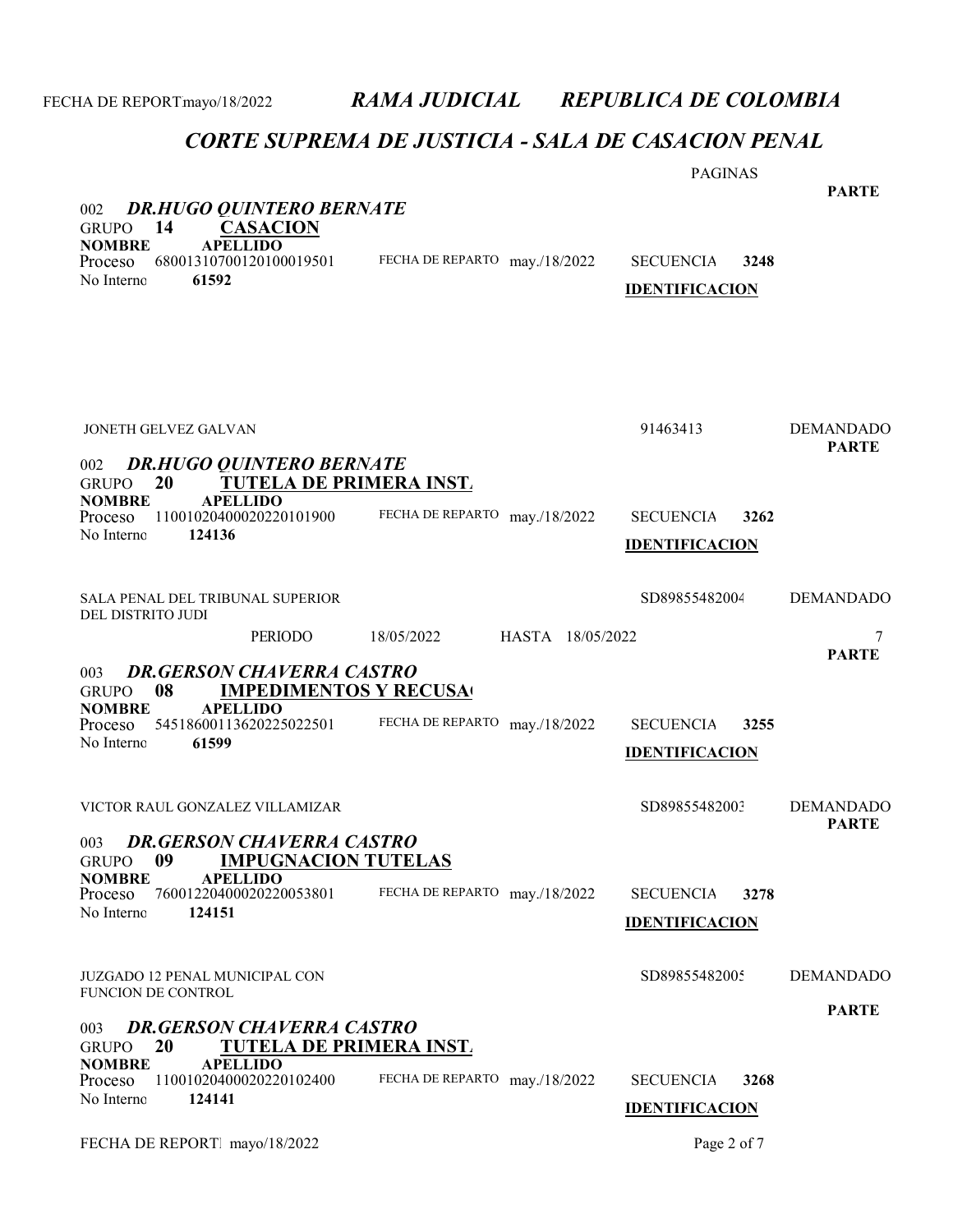|                                                                                                                            |                                | <b>PAGINAS</b>                                    |                   |
|----------------------------------------------------------------------------------------------------------------------------|--------------------------------|---------------------------------------------------|-------------------|
| SALA PENAL DEL TRIBUNAL SUPERIOR<br>DEL DISTRITO JUDI                                                                      |                                | SD89855482004                                     | <b>DEMANDADO</b>  |
| PERIODO                                                                                                                    | 18/05/2022<br>HASTA 18/05/2022 |                                                   | 7                 |
| DR.FABIO OSPITIA GARZÓN<br>004<br>20<br><b>TUTELA DE PRIMERA INST.</b><br><b>GRUPO</b><br><b>NOMBRE</b><br><b>APELLIDO</b> |                                |                                                   | <b>PARTE</b>      |
| 11001020400020220102200<br>Proceso<br>124139<br>No Interno                                                                 | FECHA DE REPARTO may./18/2022  | <b>SECUENCIA</b><br>3266<br><b>IDENTIFICACION</b> |                   |
| SALA DE DESCONGESTION NO. 2 DE LA<br><b>SALA DE CASACION</b>                                                               |                                | SD89855482004                                     | <b>DEMANDADO</b>  |
| PERIODO                                                                                                                    | 18/05/2022<br>HASTA 18/05/2022 |                                                   | 7                 |
| <b>DR.LUIS ANTONIO HERNANDEZ BARBOSA</b><br>005<br>09<br><b>IMPUGNACION TUTELAS</b><br><b>GRUPO</b>                        |                                |                                                   | <b>PARTE</b>      |
| <b>NOMBRE</b><br><b>APELLIDO</b><br>17001220400020220010701<br>Proceso                                                     | FECHA DE REPARTO may./18/2022  | 3273<br><b>SECUENCIA</b>                          |                   |
| 124146<br>No Interno                                                                                                       |                                | <b>IDENTIFICACION</b>                             |                   |
|                                                                                                                            |                                |                                                   |                   |
| FISCALIA TERCERA ESPECIALZIADA DE<br><b>EXTINCION DE DER</b>                                                               |                                | SD89855482005                                     | <b>DEMANDADO</b>  |
| <b>DR.LUIS ANTONIO HERNANDEZ BARBOSA</b><br>005                                                                            |                                |                                                   | <b>PARTE</b>      |
| 20<br><b>TUTELA DE PRIMERA INST.</b><br><b>GRUPO</b><br><b>NOMBRE</b><br><b>APELLIDO</b>                                   |                                |                                                   |                   |
| 11001020400020220101600<br>Proceso<br>124133<br>No Interno                                                                 | FECHA DE REPARTO may./18/2022  | <b>SECUENCIA</b><br>3259                          |                   |
|                                                                                                                            |                                | <b>IDENTIFICACION</b>                             |                   |
| SALA PENAL DEL TRIBUNAL SUPERRIOR                                                                                          |                                | SD89855482004                                     | <b>DEMANDADO</b>  |
| DEL DISTRITO JUD                                                                                                           |                                |                                                   | <b>PARTE</b>      |
| <b>DR.LUIS ANTONIO HERNANDEZ BARBOSA</b><br>005<br>33<br><b>DEFINICION DE COMPETEN</b><br><b>GRUPO</b>                     |                                |                                                   |                   |
| <b>NOMBRE</b><br><b>APELLIDO</b><br>11001600000020190176403<br>Proceso                                                     | FECHA DE REPARTO may./18/2022  | 3251<br><b>SECUENCIA</b>                          |                   |
| No Interno<br>61595                                                                                                        |                                | <b>IDENTIFICACION</b>                             |                   |
|                                                                                                                            |                                |                                                   |                   |
| <b>CESAR ANDRES GUAYAZAN CANELO</b>                                                                                        |                                | SD89855482003                                     | <b>DEMANDADO</b>  |
| PERIODO                                                                                                                    | HASTA 18/05/2022<br>18/05/2022 |                                                   | 7<br><b>PARTE</b> |
| DRA.MYRIAM AVILA ROLDAN<br>006<br>09<br><b>IMPUGNACION TUTELAS</b><br><b>GRUPO</b><br><b>APELLIDO</b><br><b>NOMBRE</b>     |                                |                                                   |                   |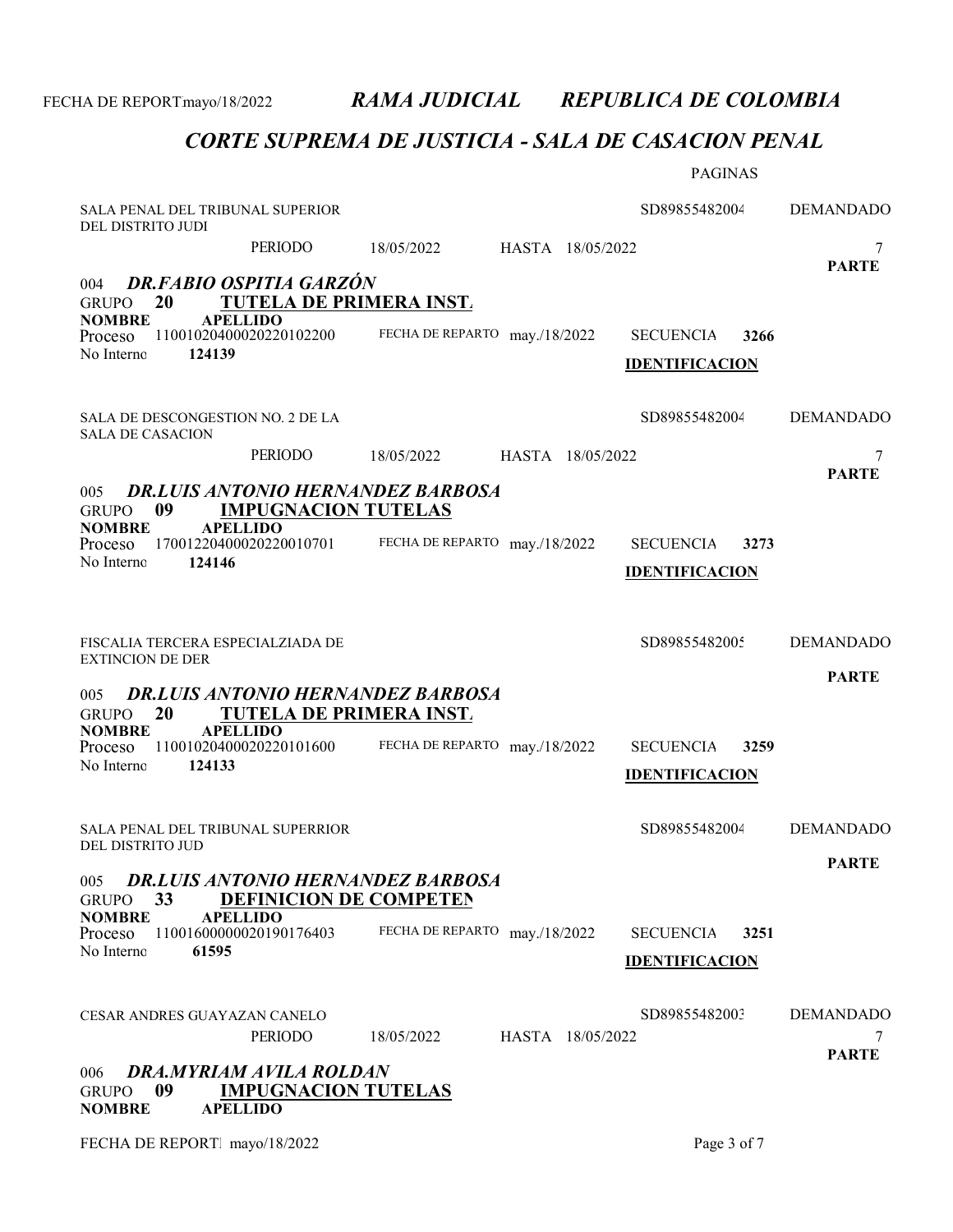| Proceso<br>No Interno                                                                               | 15001220400020220021701<br>124144                                           | FECHA DE REPARTO may./18/2022  | <b>PAGINAS</b><br><b>SECUENCIA</b><br>3271<br><b>IDENTIFICACION</b> |                                  |
|-----------------------------------------------------------------------------------------------------|-----------------------------------------------------------------------------|--------------------------------|---------------------------------------------------------------------|----------------------------------|
| Proceso<br>No Interno                                                                               | 63001220400020220004001<br>124149                                           | FECHA DE REPARTO may./18/2022  | <b>SECUENCIA</b><br>3276<br><b>IDENTIFICACION</b>                   |                                  |
| <b>TOLIMA</b>                                                                                       | FISCALIA 25 SECCIONAL DE HOMDA -                                            |                                | SD89855482005                                                       | <b>DEMANDADO</b>                 |
| 006                                                                                                 | <b>DRA.MYRIAM AVILA ROLDAN</b>                                              |                                |                                                                     | <b>PARTE</b>                     |
| <b>20</b><br><b>GRUPO</b>                                                                           | <b>TUTELA DE PRIMERA INST.</b>                                              |                                |                                                                     |                                  |
| <b>NOMBRE</b><br>Proceso                                                                            | <b>APELLIDO</b><br>11001020400020220101800                                  | FECHA DE REPARTO may./18/2022  | <b>SECUENCIA</b><br>3261                                            |                                  |
| No Interno                                                                                          | 124135                                                                      |                                | <b>IDENTIFICACION</b>                                               |                                  |
| DEL DISTRITO JUDI                                                                                   | SALA PENAL DEL TRIBUNAL SUPERIOR                                            |                                | SD89855482004                                                       | <b>DEMANDADO</b>                 |
| 006<br><b>GRUPO</b><br>44<br><b>NOMBRE</b>                                                          | DRA.MYRIAM AVILA ROLDAN<br><b>SEGUNDAS INSTANCIAS DE</b><br><b>APELLIDO</b> |                                |                                                                     | <b>PARTE</b>                     |
| Proceso<br>No Interno                                                                               | 11001600010220100007403<br>61591                                            | FECHA DE REPARTO may./18/2022  | <b>SECUENCIA</b><br>3247<br><b>IDENTIFICACION</b>                   |                                  |
| VELASQUEZ                                                                                           | OMAR RICARDO DIAZGRANADOS                                                   |                                | 85450739                                                            | <b>DEMANDADO</b>                 |
|                                                                                                     | <b>PERIODO</b>                                                              | 18/05/2022<br>HASTA 18/05/2022 |                                                                     | 7<br><b>PARTE</b>                |
| 007<br>02<br><b>GRUPO</b><br><b>NOMBRE</b>                                                          | DR.JOSE FRANCISCO ACUÑA VIZCAYA<br><b>REVISIONES</b><br><b>APELLIDO</b>     |                                |                                                                     |                                  |
| No Interno                                                                                          | Proceso 11001020400020220101300<br>61594                                    | FECHA DE REPARTO may./18/2022  | <b>SECUENCIA</b><br>3250<br><b>IDENTIFICACION</b>                   |                                  |
|                                                                                                     | HECTOR ALVARO GOMEZ RAMIREZ                                                 |                                | 4582178                                                             | <b>DEMANDADO</b><br><b>PARTE</b> |
| <b>DR.JOSE FRANCISCO ACUÑA VIZCAYA</b><br>007<br>08<br><b>IMPEDIMENTOS Y RECUSA</b><br><b>GRUPO</b> |                                                                             |                                |                                                                     |                                  |
| <b>NOMBRE</b><br>Proceso                                                                            | <b>APELLIDO</b><br>41001600058420190006601                                  | FECHA DE REPARTO may./18/2022  | <b>SECUENCIA</b><br>3253                                            |                                  |
| No Interno                                                                                          | 61597                                                                       |                                | <b>IDENTIFICACION</b>                                               |                                  |
| MIGUEL FRANCISCO SOLANO                                                                             |                                                                             |                                | SD89855482003                                                       | <b>DEMANDADO</b><br><b>PARTE</b> |
|                                                                                                     | FECHA DE REPORT mayo/18/2022                                                |                                | Page 4 of 7                                                         |                                  |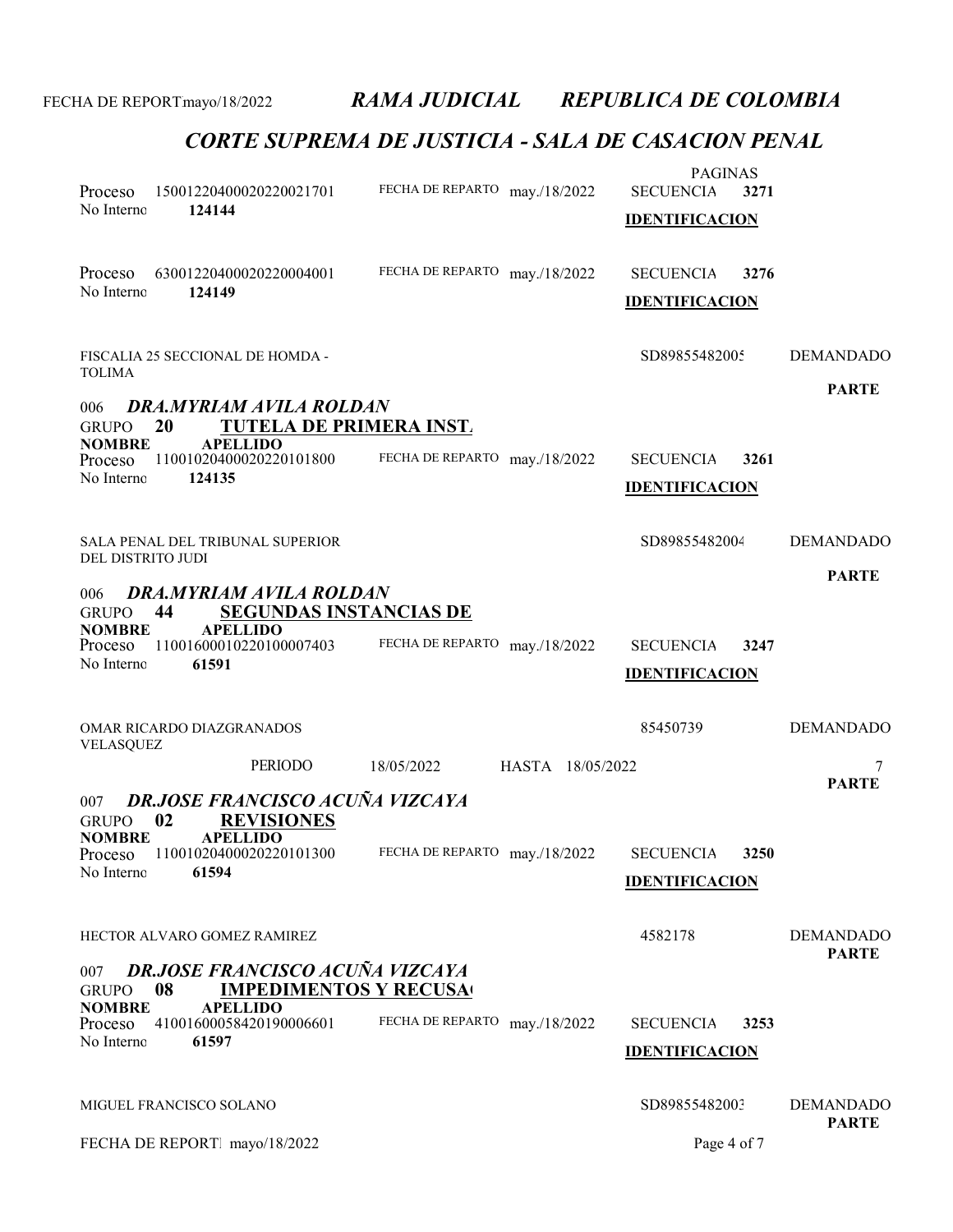### CORTE SUPREMA DE JUSTICIA - SALA DE CASACION PENAL

| <b>DR.JOSE FRANCISCO ACUÑA VIZCAYA</b><br>007<br><b>IMPUGNACION TUTELAS</b><br>09<br><b>GRUPO</b>                                                                                                     |                                  | <b>PAGINAS</b>                                    |                                  |  |
|-------------------------------------------------------------------------------------------------------------------------------------------------------------------------------------------------------|----------------------------------|---------------------------------------------------|----------------------------------|--|
| <b>NOMBRE</b><br><b>APELLIDO</b><br>11001020500020220048302<br>Proceso<br>No Interno<br>124142                                                                                                        | FECHA DE REPARTO may./18/2022    | <b>SECUENCIA</b><br>3269<br><b>IDENTIFICACION</b> |                                  |  |
| Proceso<br>47001220400020220010901<br>No Interno<br>124148                                                                                                                                            | FECHA DE REPARTO may./18/2022    | <b>SECUENCIA</b><br>3275<br><b>IDENTIFICACION</b> |                                  |  |
| FISCALIA NACIONAL ESPECIALZIADA DE<br><b>JUSTICIA TRASNS</b>                                                                                                                                          |                                  | SD89855482005                                     | <b>DEMANDADO</b>                 |  |
| <b>DR.JOSE FRANCISCO ACUÑA VIZCAYA</b><br>007<br>TUTELA DE PRIMERA INST.<br>20<br><b>GRUPO</b>                                                                                                        |                                  |                                                   | <b>PARTE</b>                     |  |
| <b>APELLIDO</b><br><b>NOMBRE</b><br>11001020400020220102000<br>Proceso<br>No Interno<br>124137                                                                                                        | FECHA DE REPARTO may./18/2022    | <b>SECUENCIA</b><br>3264<br><b>IDENTIFICACION</b> |                                  |  |
| SALA PENAL DEL TRIBUNAL SUPERIOR<br>DEL DISTRITO JUDI                                                                                                                                                 |                                  | SD89855482004                                     | <b>DEMANDADO</b>                 |  |
| <b>DR.JOSE FRANCISCO ACUÑA VIZCAYA</b><br>007<br>33<br><b>DEFINICION DE COMPETEN</b><br><b>GRUPO</b><br><b>APELLIDO</b><br><b>NOMBRE</b><br>11001600004920130277501<br>Proceso<br>No Interno<br>61596 | FECHA DE REPARTO may./18/2022    | <b>SECUENCIA</b><br>3252<br><b>IDENTIFICACION</b> | <b>PARTE</b>                     |  |
| WILLIAM ALFONSO HERNANDEZ LOAIZA<br><b>PERIODO</b>                                                                                                                                                    | HASTA 18/05/2022<br>18/05/2022   | SD89855482003                                     | <b>DEMANDADO</b>                 |  |
| DRA, PATRICIA SALAZAR CUELLAR<br>008<br>08<br><b>IMPEDIMENTOS Y RECUSA</b><br><b>GRUPO</b><br><b>APELLIDO</b><br><b>NOMBRE</b><br>54518600128420220000401<br>Proceso<br>61600<br>No Interno           | FECHA DE REPARTO<br>may./18/2022 | <b>SECUENCIA</b><br>3256<br><b>IDENTIFICACION</b> | <b>PARTE</b>                     |  |
| JOSE MARIA CAMARGO FLOREZ                                                                                                                                                                             |                                  | SD89855482004                                     | <b>DEMANDADO</b><br><b>PARTE</b> |  |
| DRA, PATRICIA SALAZAR CUELLAR<br>008                                                                                                                                                                  |                                  |                                                   |                                  |  |

FECHA DE REPORT. mayo/18/2022 Page 5 of 7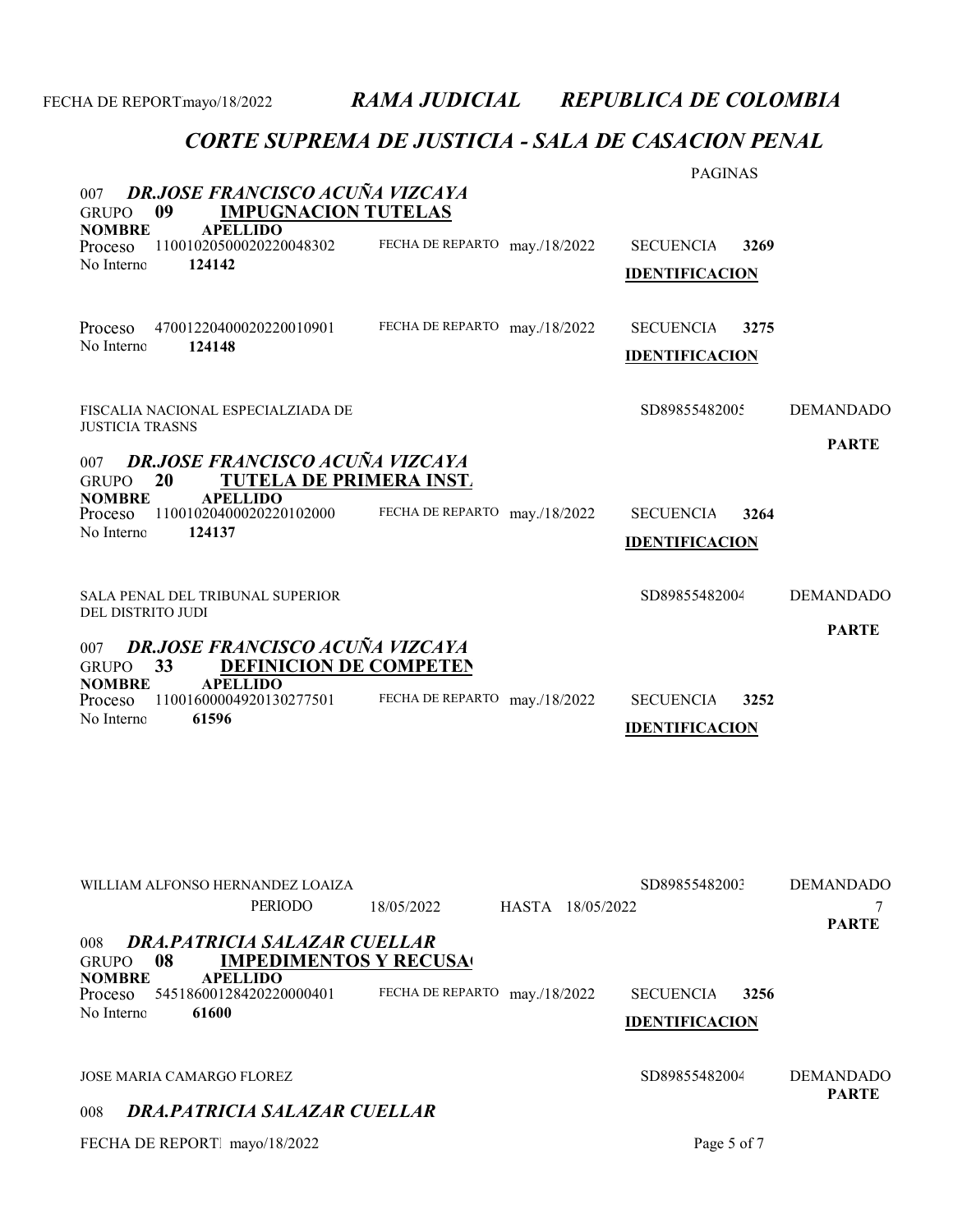| 09<br><b>IMPUGNACION TUTELAS</b><br><b>GRUPO</b>                                                                    |                                | <b>PAGINAS</b>                                    |                                  |  |
|---------------------------------------------------------------------------------------------------------------------|--------------------------------|---------------------------------------------------|----------------------------------|--|
| <b>APELLIDO</b><br><b>NOMBRE</b><br>41001220400020220011601<br>Proceso                                              | FECHA DE REPARTO may./18/2022  | <b>SECUENCIA</b><br>3274                          |                                  |  |
| No Interno<br>124147                                                                                                |                                | <b>IDENTIFICACION</b>                             |                                  |  |
| FISCALIA GENERAL DE LA NACION                                                                                       |                                | SD89855482005                                     | <b>DEMANDADO</b><br><b>PARTE</b> |  |
| DRA, PATRICIA SALAZAR CUELLAR<br>008<br>TUTELA DE PRIMERA INST.<br><b>20</b><br><b>GRUPO</b>                        |                                |                                                   |                                  |  |
| <b>NOMBRE</b><br><b>APELLIDO</b><br>11001020400020220101400<br>Proceso<br>No Interno<br>124131                      | FECHA DE REPARTO may./18/2022  | <b>SECUENCIA</b><br>3257                          |                                  |  |
|                                                                                                                     |                                | <b>IDENTIFICACION</b>                             |                                  |  |
| 11001020400020220102300<br>Proceso                                                                                  | FECHA DE REPARTO may./18/2022  | <b>SECUENCIA</b><br>3267                          |                                  |  |
| No Interno<br>124140                                                                                                |                                | <b>IDENTIFICACION</b>                             |                                  |  |
| <b>SALA PENAL DEL TRIBUNAL SUPERIOR</b><br>DEL DISTRITO JUDI                                                        |                                | SD89855482004                                     | <b>DEMANDADO</b>                 |  |
| DRA, PATRICIA SALAZAR CUELLAR<br>008                                                                                |                                |                                                   | <b>PARTE</b>                     |  |
| 44<br><b>SEGUNDAS INSTANCIAS DE</b><br><b>GRUPO</b><br><b>NOMBRE</b><br><b>APELLIDO</b>                             |                                |                                                   |                                  |  |
| 11001020400020170144802<br>Proceso<br>No Interno<br>61601                                                           | FECHA DE REPARTO may./18/2022  | <b>SECUENCIA</b><br>3263<br><b>IDENTIFICACION</b> |                                  |  |
|                                                                                                                     |                                |                                                   |                                  |  |
| ANTONIO DEL CRISTO GUERRA DE LA<br><b>ESPRIELLA</b>                                                                 |                                | 68184444                                          | <b>DEMANDADO</b>                 |  |
| <b>PERIODO</b>                                                                                                      | 18/05/2022<br>HASTA 18/05/2022 |                                                   | 7<br><b>PARTE</b>                |  |
| <b>DR.FERNANDO LEON BOLAÑOS PALACIOS</b><br>009<br>08<br><b>IMPEDIMENTOS Y RECUSA</b><br><b>GRUPO</b>               |                                |                                                   |                                  |  |
| <b>APELLIDO</b><br><b>NOMBRE</b><br>54172600122020220001001<br>Proceso<br>No Interno<br>61598                       | FECHA DE REPARTO may./18/2022  | <b>SECUENCIA</b><br>3254                          |                                  |  |
|                                                                                                                     |                                | <b>IDENTIFICACION</b>                             |                                  |  |
| JOSE MIGUEL JAIMES ARIAS                                                                                            |                                | SD89855482003                                     | <b>DEMANDADO</b>                 |  |
| <b>PARTE</b><br><b>DR.FERNANDO LEON BOLAÑOS PALACIOS</b><br>009<br><b>IMPUGNACION TUTELAS</b><br>09<br><b>GRUPO</b> |                                |                                                   |                                  |  |
| <b>APELLIDO</b><br><b>NOMBRE</b><br>15693220800020220007001<br>Proceso                                              | FECHA DE REPARTO may./18/2022  | <b>SECUENCIA</b><br>3272                          |                                  |  |
| No Interno<br>124145                                                                                                |                                | <b>IDENTIFICACION</b>                             |                                  |  |